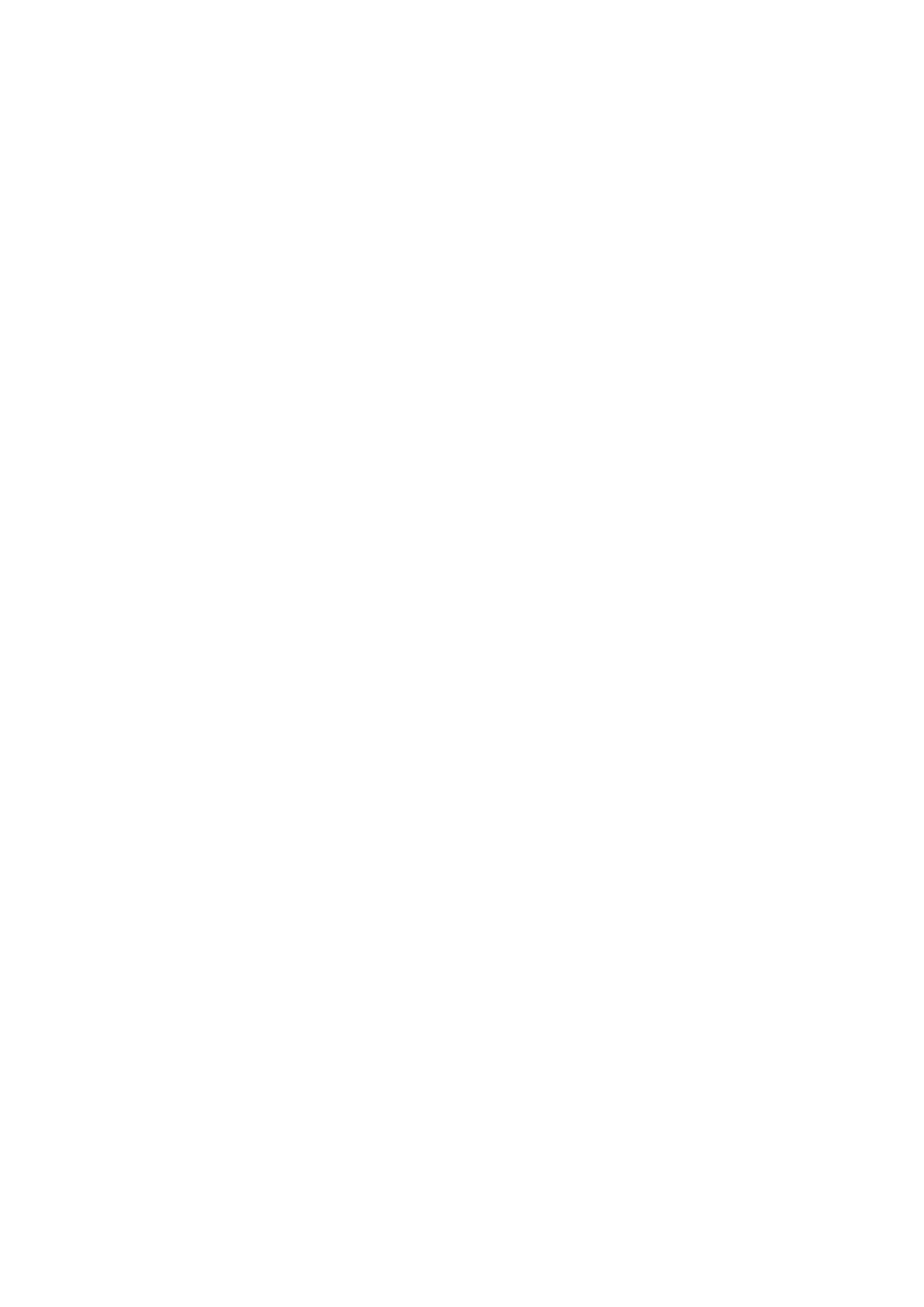

#### **1 Apologies**

Resolution number FIN/2022/7

MOVED by Chairperson D Simpson, seconded by Cr A Dalton:

**That the Finance and Performance Committee:**

**a) accept the apologies from:**

**Absence**

**Cr D Newman**

**Early departure**

**Cr C Fletcher Mayor P Goff – on council business.**

## **CARRIED**

- Note: Apologies were subsequently received from Cr J Bartley for lateness and IMSB Member R Blair for absence. Subsequently, Mayor P Goff did not depart early.
- Note: a roll-call was conducted that ascertained the following members were in attendance at the commencement of the meeting:

| <b>Member</b>              |              | <b>Member</b>               |              |
|----------------------------|--------------|-----------------------------|--------------|
| Cr D Simpson               | $\checkmark$ | Cr C Fletcher               | ✓            |
| Mayor P Goff               | $\checkmark$ | Cr S Henderson              | $\checkmark$ |
| Deputy Mayor BC Cashmore   | $\checkmark$ | Cr R Hills                  | $\checkmark$ |
| Cr J Bartley               |              | Cr T Mulholland             |              |
| <b>IMSB Member R Blair</b> |              | Cr D Newman - apology       |              |
| Cr C Casey                 | $\checkmark$ | Cr G Sayers                 | $\checkmark$ |
| Cr E Collins               | $\checkmark$ | Cr S Stewart                | $\checkmark$ |
| Cr P Coom                  | $\checkmark$ | Cr W Walker                 | $\checkmark$ |
| Cr L Cooper                | $\checkmark$ | Cr J Watson                 | ✓            |
| Cr A Dalton                | $\checkmark$ | <b>IMSB Chair D Taipari</b> | ✓            |
| Cr C Darby                 | $\checkmark$ | Cr P Young                  | ✓            |
| Cr A Filipaina             | $\checkmark$ |                             |              |

## **2 Declaration of Interest**

There were no declarations of interest.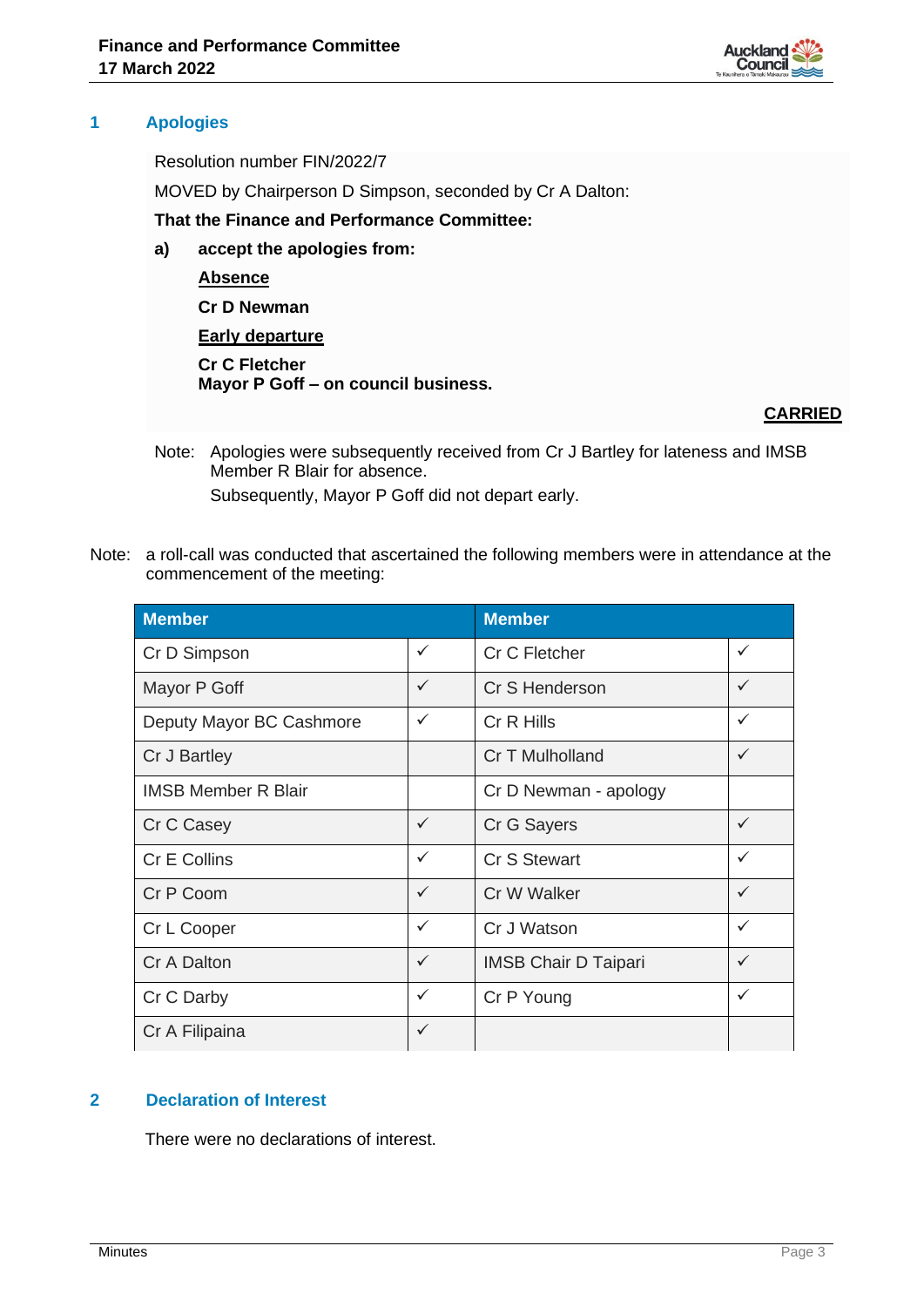

#### **3 Confirmation of Minutes**

Resolution number FIN/2022/8

MOVED by Chairperson D Simpson, seconded by Cr W Walker:

#### **That the Finance and Performance Committee:**

a) **confirm the ordinary minutes of its meeting, held on Thursday, 9 December 2021, including the confidential section, and the extraordinary minutes of its meeting, held on Tuesday, 8 February 2022, including the confidential section, as a true and correct record.**

**CARRIED**

#### **4 Petitions**

There were no petitions.

#### **5 Public Input**

There was no public input.

#### **6 Local Board Input**

#### **6.1 Local Board input - Devonport-Takapuna Local Board, 4 Blomfield Spa, Takapuna**

A PowerPoint presentation was given. A copy has been placed on the official minutes and is available on the Auckland Council website as a minutes attachment.

Resolution number FIN/2022/9

MOVED by Cr R Hills, seconded by Cr C Darby:

**That the Finance and Performance Committee:**

**a) thank Ruth Jackson, Chair – Devonport Takapuna Local Board for her attendance and the information provided regarding 4 Blomfield Spa, Takapuna.**

#### **CARRIED**

#### **Attachments**

A 17 March 2022 - Finance and Performance Committee Item 6.1: Local Board Input - Chair Ruth Jackson, Devonport / Takapuna Local Board - PowerPoint presentation.

#### **7 Extraordinary Business**

There was no extraordinary business.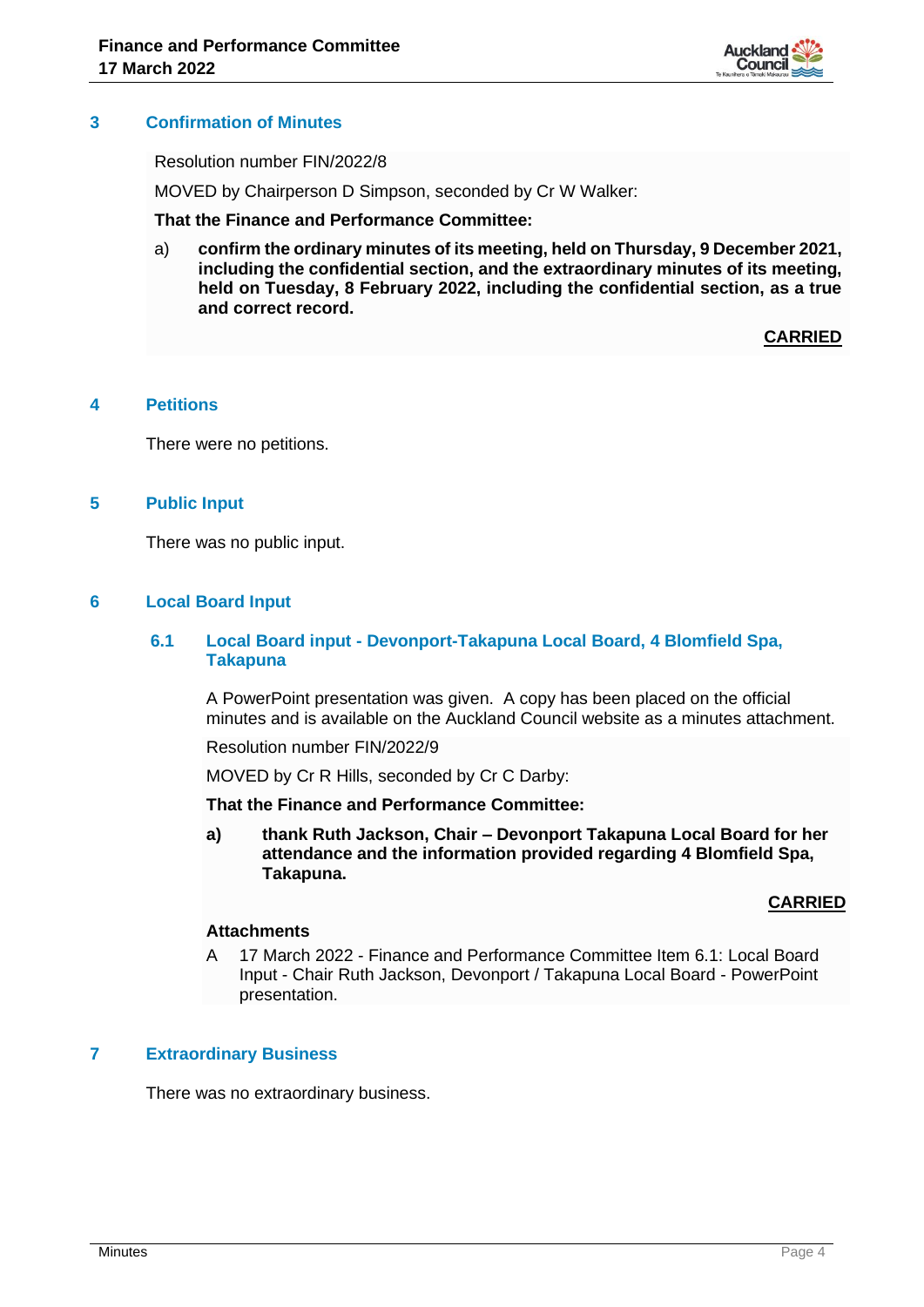

#### **8 Presentation from Eden Park Trust Board**

#### *Cr E Collins left the meeting at 11.05am. Cr J Bartley entered the meeting at 11.07am.*

Nick Sautner, Chief Executive – Eden Park; Brett Winstanley, Chief Financial Officer – Eden Park; and Doug McKay, Eden Park Trust Board Chair provided a PowerPoint presentation. A copy has been placed on the official minutes and is available on the Auckland Council website as a minutes attachment.

Resolution number FIN/2022/10

MOVED by Chairperson D Simpson, seconded by Cr C Fletcher:

#### **That the Finance and Performance Committee:**

**a) thank the representatives of the Eden Park Trust Board for their attendance and the information provided.**

#### **CARRIED**

#### **Attachments**

A 17 March 2022, Finance and Performance Committee, Item 8 - Presentation from Eden Park Trust Board - PowerPoint presentation

*Cr C Fletcher retired from the meeting at 11.22am*

#### **9 4 Blomfield Spa, Takapuna - s138 Local Government Act 2002 consultation**

A PowerPoint presentation was given. A copy has been placed on the official minutes and is available on the Auckland Council website as a minutes attachment.

*Cr E Collins returned to the meeting at 11.30am.*

Resolution number FIN/2022/11

MOVED by Cr L Cooper, seconded by Cr S Henderson:

#### **That the Finance and Performance Committee:**

- **a) note the 20 submissions received regarding the disposal of 4 Blomfield Spa, Takapuna**
- **b) confirm the 16 July 2020 approval to dispose of 4 Blomfield Spa, Takapuna as it is not required to be retained by council for open space or recreational purposes.**

A division was called for, voting on which was as follows:

| <u>For</u>                  | <b>Against</b>  | <b>Abstained</b> |
|-----------------------------|-----------------|------------------|
| Cr J Bartley                | Cr C Darby      | Cr P Young       |
| Cr C Casey                  | Cr R Hills      |                  |
| Deputy Mayor BC Cashmore    | Cr T Mulholland |                  |
| Cr E Collins                | Cr G Sayers     |                  |
| Cr P Coom                   | Cr S Stewart    |                  |
| Cr L Cooper                 | Cr W Walker     |                  |
| Cr A Dalton                 | Cr J Watson     |                  |
| Cr A Filipaina              |                 |                  |
| Mayor P Goff                |                 |                  |
| Cr S Henderson              |                 |                  |
| Chairperson D Simpson       |                 |                  |
| <b>IMSB Chair D Taipari</b> |                 |                  |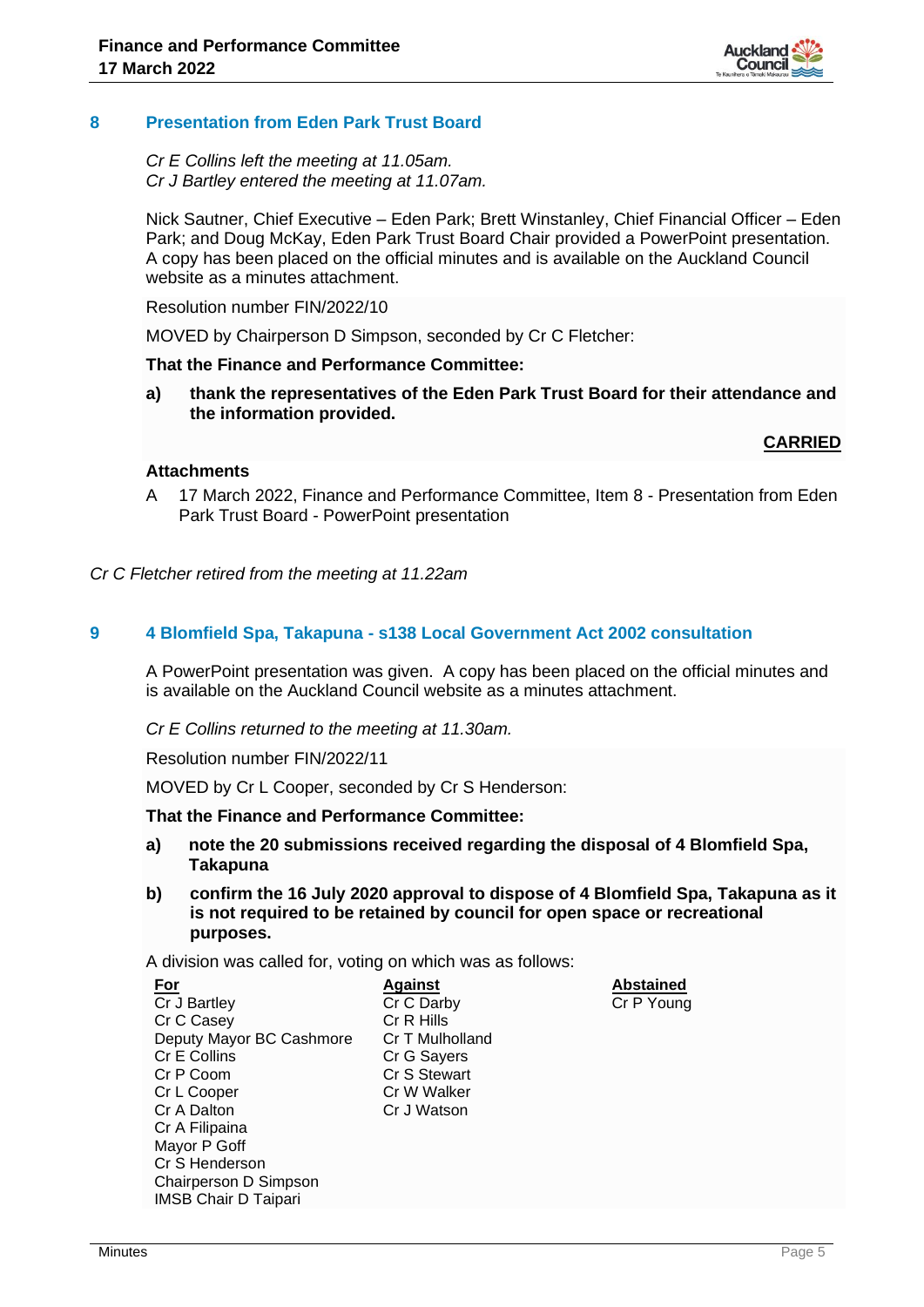

**CARRIED**

The motion was declared CARRIED by 12 votes to 7.

#### **Attachments**

A 17 March 2022, Finance and Performance Committee, Item 9 - 4 Blomfield Spa, Takapuna - s138 Local Government Act 2002 consultation – PowerPoint presentation

The meeting adjourned at 12.29pm and reconvened at 12.40pm.

Note: a roll-call was conducted that ascertained the following members were in attendance when the meeting reconvened:

| <b>Member</b>                        |              | <b>Member</b>               |              |
|--------------------------------------|--------------|-----------------------------|--------------|
| Cr D Simpson                         | ✓            | Cr C Fletcher - apology     |              |
| Mayor P Goff                         | $\checkmark$ | Cr S Henderson              | $\checkmark$ |
| Deputy Mayor BC Cashmore             | ✓            | Cr R Hills                  | $\checkmark$ |
| Cr J Bartley                         |              | Cr T Mulholland             |              |
| <b>IMSB Member R Blair - apology</b> |              | Cr D Newman - apology       |              |
| Cr C Casey                           |              | Cr G Sayers                 | $\checkmark$ |
| <b>Cr E Collins</b>                  | ✓            | <b>Cr S Stewart</b>         | $\checkmark$ |
| Cr P Coom                            | $\checkmark$ | Cr W Walker                 | $\checkmark$ |
| Cr L Cooper                          | ✓            | Cr J Watson                 | $\checkmark$ |
| Cr A Dalton                          | ✓            | <b>IMSB Chair D Taipari</b> | $\checkmark$ |
| Cr C Darby                           | ✓            | Cr P Young                  | $\checkmark$ |
| Cr A Filipaina                       | $\checkmark$ |                             |              |

#### **10 Auckland Council Group and Auckland Council Quarterly Performance Report for the six months ending December 2021**

Note: changes to the original motion, adding new clauses b), c), d), e) f) g) h) and i), were made as a Chair's recommendation.

A PowerPoint presentation was given. A copy has been placed on the official minutes and is available on the Auckland Council website as a minutes attachment.

*Cr T Mulholland returned to the meeting at 12.43pm. Cr C Casey returned to the meeting at 12.43pm. Cr J Bartley returned to the meeting at 12.49pm.*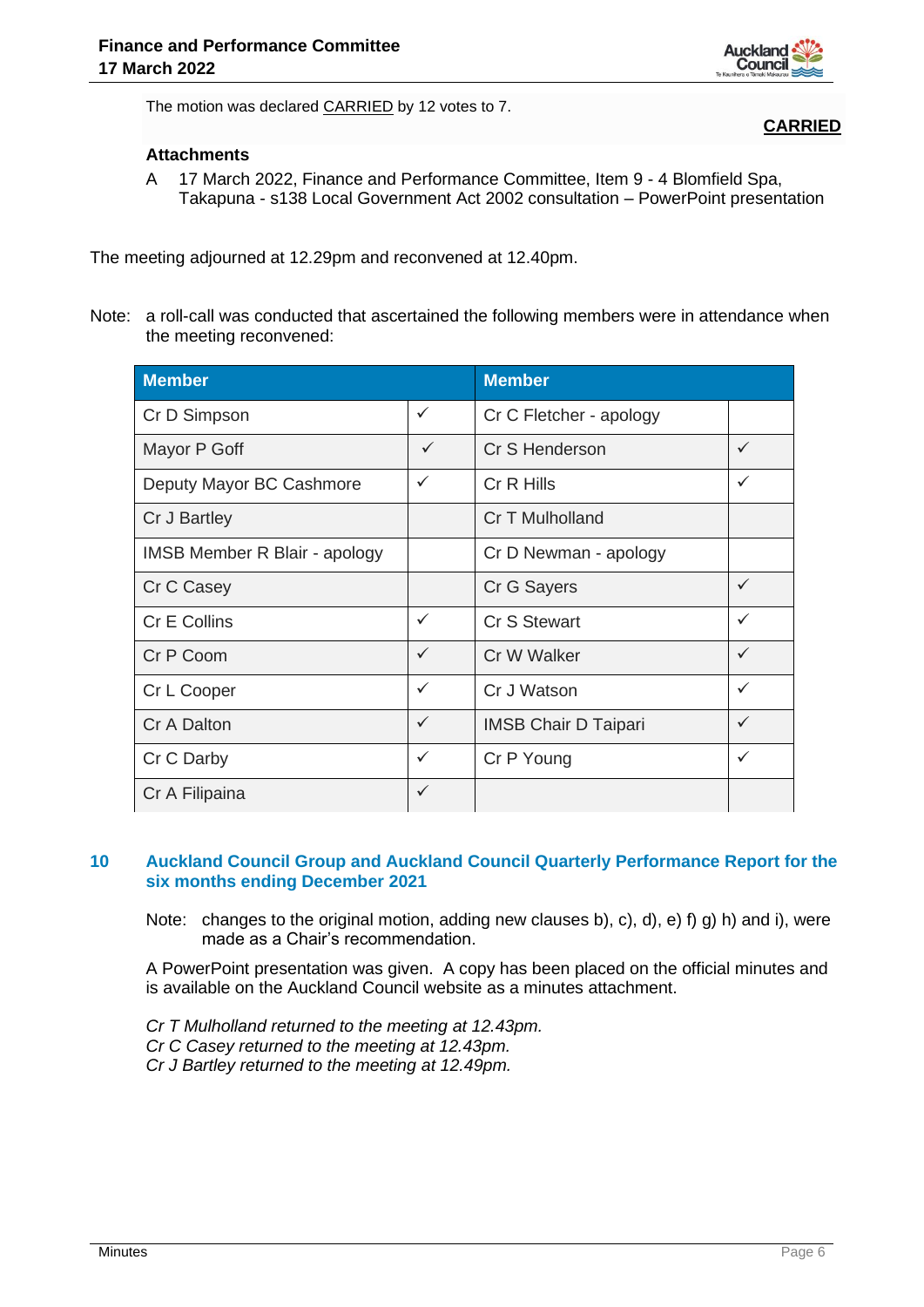

Resolution number FIN/2022/12

MOVED by Chairperson D Simpson, seconded by Cr S Henderson:

That the Finance and Performance Committee:

- **a) receive the Auckland Council Group and Auckland Council quarterly performance reports for the six months ended 31 December 2021**
- **b) note that the results for the six months ended 31 December 2021 confirm many of the pressures anticipated in our Recovery Budget**
- **c) note that uncertainty and disruption caused by both the COVID-19 pandemic and unfavourable economic trends has placed pressure on the operations and finances of the group and council for this period**
- **d) note that despite challenges capital investment delivery for the council group was 71 per cent or \$917 million of the \$1,296 million budget for the period**
- **e) note that whilst debt increased by \$106 million to help fund capital investment, the council has maintained the AA and Aa2 credit ratings from S&P Global Ratings and Moody's Investor Services respectively**
- **f) note that borrowing for this quarter included the issuance of EUR 500million in green bonds, council's first offshore green bond insurance**
- **g) note direct revenue for the group was down \$35 million as a result of the extended COVID-19 lockdown and water restrictions in the first quarter, the largest shortfalls being fees and service charges which are reliant on public usage**
- **h) note direct expenditure for the group was \$43 million favourable to budget mainly due to work programme delays, reduced costs for public transport. and cancelled or postponed events**
- **i) note the progress of \$70.6 million (78.4 per cent) achieved towards the council's \$90 million operating budget savings target for the 2021/2022 financial year, including \$6.2 million achieved during the quarter ended 31 December 2021.**

**CARRIED**

#### **Attachments**

A 17 March 2022, Finance and Performance Committee, Item 10 - Auckland Council Group and Auckland Council Quarterly Performance Report for the six months ending December 2021– PowerPoint presentation

#### **11 Sport and Recreation Facility Investment Fund - Budget update**

Resolution number FIN/2022/13

MOVED by Cr A Filipaina, seconded by Cr E Collins:

### **That the Finance and Performance Committee:**

- **a) approve the change in budget to convert \$300,000 operational budget from the Sport and Recreation Facility Investment Fund to Auckland Council's capital budget to properly account for the delivery cost of the Māngere Centre Park project.**
- **b) note that there are no additional funding implications from this decision to convert the budget from operational expenditure to capital expenditure.**

**CARRIED**